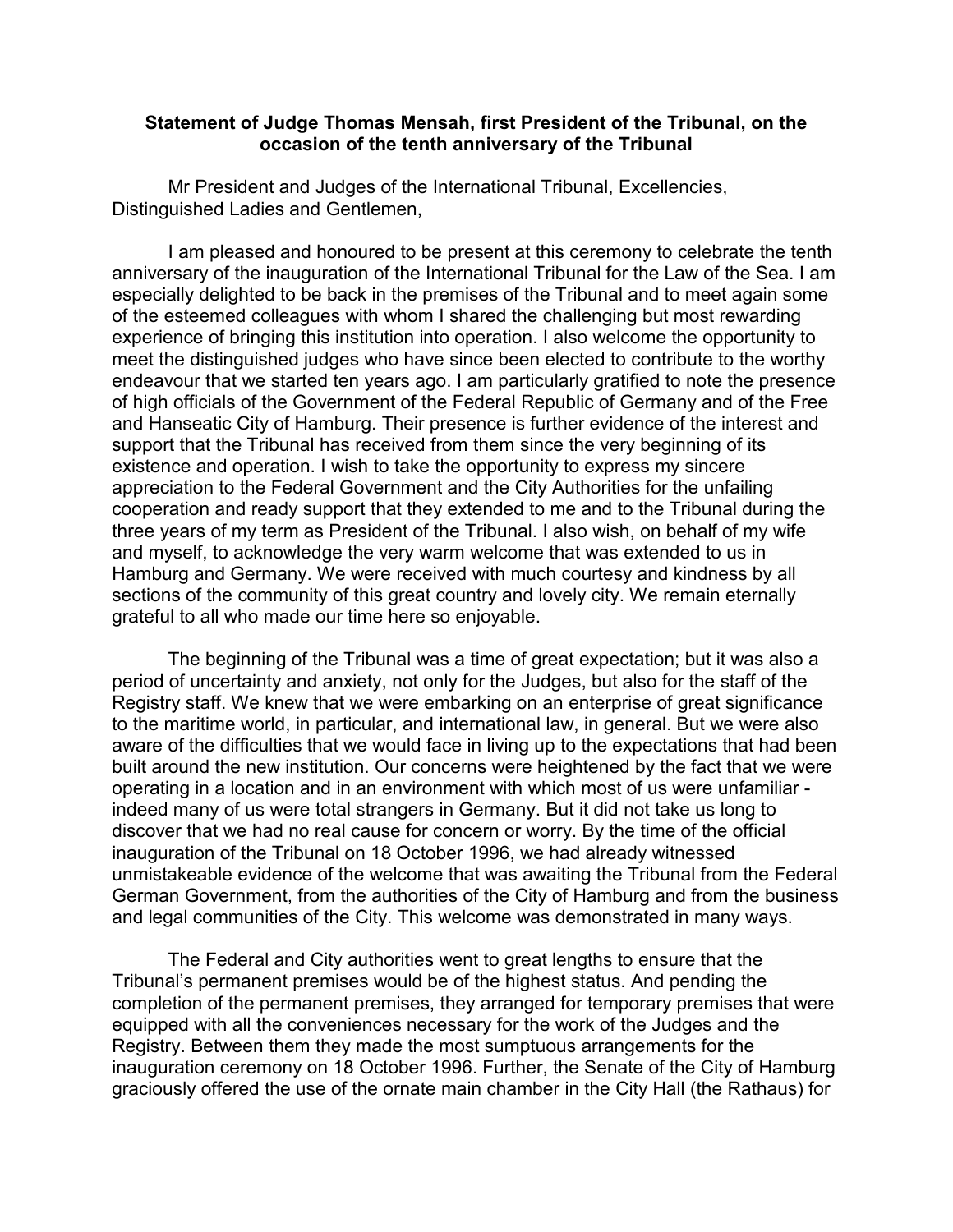the oral proceedings in the first case submitted to the Tribunal before construction of the court room in our temporary premises had been completed. The professional and business community of Hamburg were equally forthcoming with cooperation and practical assistance. For example, when it was not possible for the Tribunal to use the City Hall for the oral proceedings in the second case, the Chamber of Commerce agreed, at very short notice, to offer their Council Chamber to the Tribunal for the hearing.

Finally, the press in Hamburg as well as the national German press showed keen and sympathetic interest in the Tribunal, its fortunes and its work. This interest was shared by the general population of Hamburg. Indeed, we soon came to appreciate that we could not have had a better host State or Host City; and nothing that has happened since has in any way undermined this initial conclusion. Germany and Hamburg have been most welcoming to the Tribunal and very supportive of its work. It is my sincere belief and hope that this relationship will continue and strengthen in the years to come.

The Tribunal commenced operations in October 1996, immediately after its formal inauguration. In the following months the Tribunal embarked on the task of establishing the administrative arrangements and procedures for the discharge of its judicial functions. The first of the tasks was the consideration and adoption of the Rules of the Tribunal. Work on the Rules was completed exactly one year after the inauguration, and the Rules were formally adopted 28 October 1997. The Rules constitute the basic tools for the exercise by the Tribunal of its judicial and related executive and administrative functions. From the very beginning, the Tribunal decided that its Rules should be designed to enable it to respond appropriately to the different types of cases that were likely to be submitted to it and to the requirements of the parties who would appear in those cases. For this purpose, the Tribunal sought to develop Rules that would, as far as possible, be "cost-effective" in that they would enable the Tribunal to deal with cases before it "efficiently and with the minimum of delay and expense ". They were also to be "user-friendly", in terms of content and presentation. The Rules were supplemented by the Resolution on Internal Judicial Practice and by the Guidelines Concerning the Preparation and Presentation of Cases before the Tribunal which were intended to provide guidance to potential parties in cases on how they might meet the requirements set in the Rules of the Tribunal.

The Rules and related procedural provisions adopted by the Tribunal were almost immediately put to test in dealing with actual cases. In a relatively short period, the Tribunal was called upon to deal with a number of important cases, involving major issues and principles of the law of the sea and general international law. In this context it is important to note that the States Parties that have been parties in the cases include States from all regions of the world and at different stages of economic and industrial development.

On this occasion I think it is fitting and proper to call attention to an aspect of the work of the Tribunal that I believe will be of interest to commentators on the work of international judicial institutions. I refer here to the internal dynamics of the Tribunal,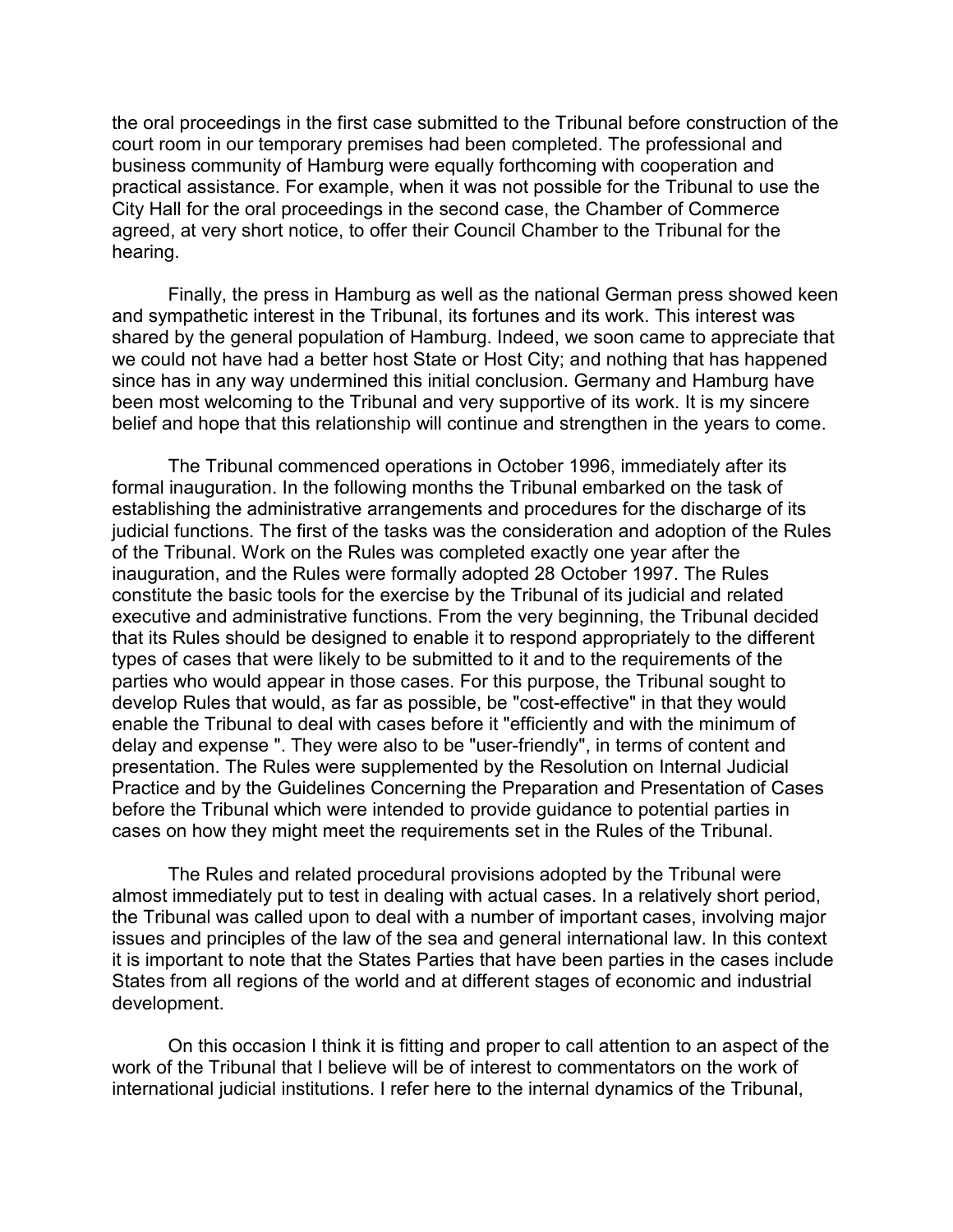particularly in respect of its deliberations and decision-making processes. With a membership of 21, the International Tribunal for the Law of the Sea is certainly one of the largest judicial bodies at the national or international level. Because of this fears were expressed in some quarters that the Tribunal might find it difficult to reach wellconsidered decisions, especially in cases involving complicated issues of law and policy. Other observers, noting the fact that the Judges of the Tribunal were elected on the basis of a pre-determined geographical allocation of seats, suggested that the differences in the backgrounds of the Judges would either make it difficult for the Tribunal to reach decisions quickly or that its decisions might not be based on the merits of the cases. The implication was that the position of the judges would, somehow, be dictated by their different cultural or political orientations. I am pleased to be able to say that these fears have been proved to be wholly without foundation. An examination of the judgments and orders of the Tribunal demonstrates clearly that there has been a total absence of any grouping of judges that can even remotely be attributed to regional, cultural or political orientations of the judges. The fact is that most decisions of the Tribunal have been taken with large majorities, with only a few cases in which there have been sharp differences of opinion between groups of judges. Where there have been divisions of opinion, the differences have cut across any lines based on region, legal traditions or political orientation. In all cases where groups of judges have taken different sides in the debate, their positions have clearly been based on the considered views of the judges, based on their respective appreciations of the facts of the case and the legal arguments advanced by the parties. Having had the great privilege of serving as the first President of the Tribunal and presiding over its deliberations in the first thee years, I wish to record my satisfaction with the thorough and highly professional way in which all the Judges have approached their judicial functions, as well as the maturity and intellectual openness with which they reacted to opposing views and positions. In many cases the candid but respectful exchange of views made it possible for the Tribunal to find ways to reach broad consensus on difficult and complicated issues, with due regard to any differences in approach and nuance that needed to be recognized. In a few cases, it has not been possible to obtain full agreement between the different groups; but in every case, the spirit of collegiality was never absent; and there was always respect for the views of others both in the debate and also in the statements by which different judges have outlined the nature and bases of their disagreement with their colleagues. I am particularly pleased to be able to say that this spirit has continued to characterize the work of the Tribunal under the leadership of all my distinguished successors. I have no doubt that these very useful and positive features will remain with the Tribunal in the years to come.

Mr President and Distinguished Guests, for me it is not easy to accept that ten years have already elapsed since we met here to initiate the new institution. Ten years in the life of an international institution such as the Tribunal may not be a very long time; but these ten years have been far more eventful than any of us expected or even imagined. The Tribunal has not only succeeded in installing itself physically and organizationally in its premises, but it has also completed the complicated task of organizing itself for the effective discharge of its judicial functions. And, contrary to what some people had expected, it has actually dealt with a number of important cases, and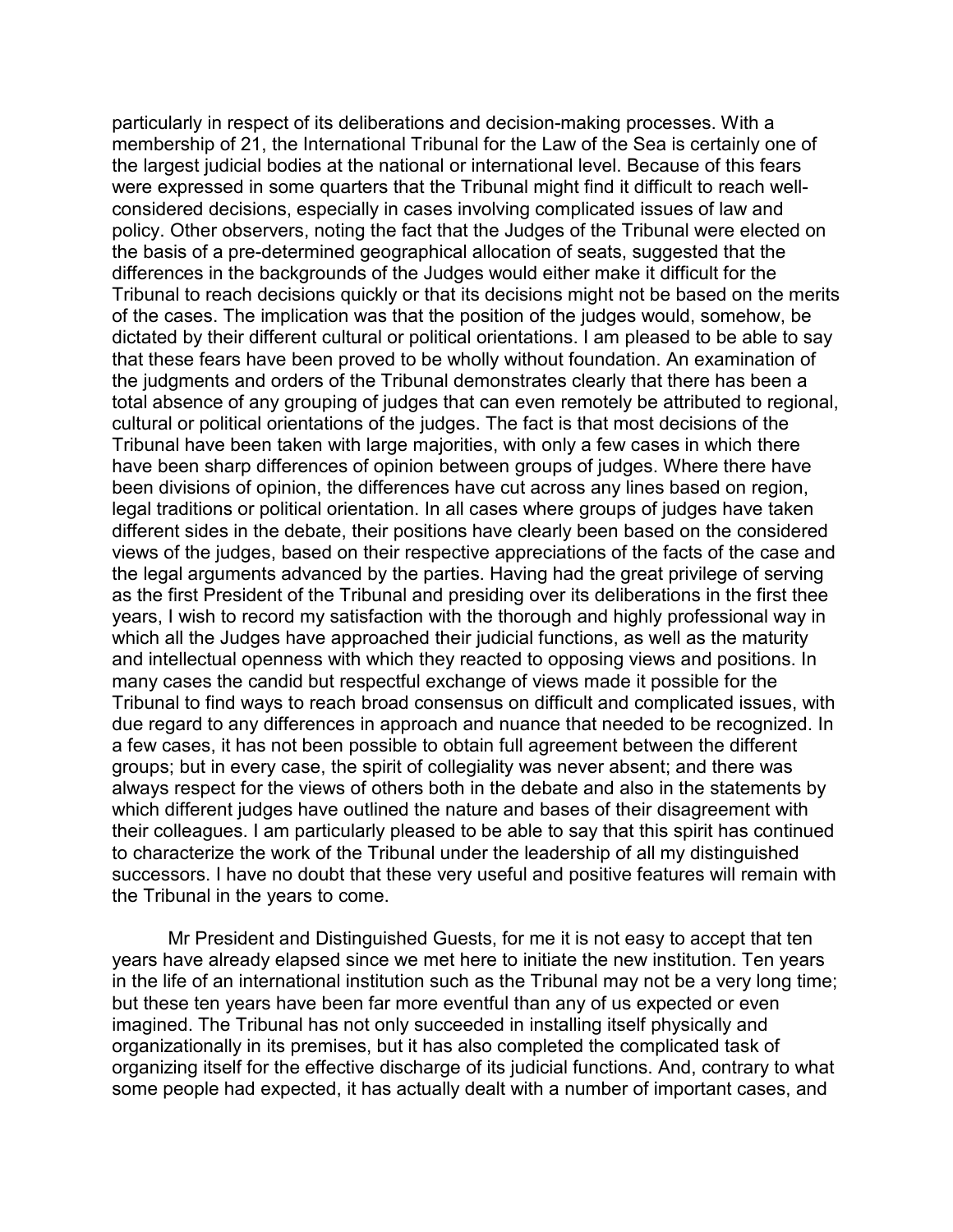it has issued judgments and orders relating to some of the major issues of international law of the sea and general international law.

I am fully aware that there is currently a lack of cases before the Tribunal. But I am in no doubt that this is a temporary phenomenon which will soon give way to many busy and productive years for the Tribunal. I do appreciate that the current situation is a source of concern and anxiety to the Judges and the staff of the Registry. And, inevitably, it is also the subject of critical comment outside the Tribunal. However, I believe that a sense of perspective is needed in these matters. The situation in which the Tribunal finds itself is neither unique nor unexpected. It is an experience that has been faced by many other international courts and tribunals. Many of them have gone through long periods of scarcity only to bounce back to years in which they have had full dockets – sometimes more than they can comfortably handle. I am confident that there will be a similar change in the fortunes of the Tribunal. Hence, to the members of the Tribunal and the Registry I have only this to say: Please do not be disheartened or be unduly worried. The time of the Tribunal will surely come. To those who find the current situation uncomfortable, I would ask them to remember that the purpose of a judicial institution such as this Tribunal is not solely to deal with cases in the sense of pronouncing judgments on disputes, although this function is hugely important. Like other international judicial bodies, the Tribunal has other uses. It gives assurance to States that there is a forum to which they can have recourse when they believe that their rights have been disregarded or compromised and it also helps to concentrate the minds of States and their advisers when they are tempted to violate their international obligations by pointing out to them that there is a forum where they may be called to account for their actions and omissions. Furthermore, the declarations and clarifications of the law by the Tribunal can serve as sign posts to States and other actors regarding their legal obligations as well as the penalties and disabilities that they may expect if they fail to discharge these legal obligations. In my view, the Tribunal has already achieved a great deal in the discharge of these functions. In the judgments and orders that it has issued in the cases submitted to it, the Tribunal has helped to clarify the law in a number of important areas. In the process, it has helped several States which were parties in the cases to resolve disputes that might otherwise have resulted in considerable expense and inconvenience for them. For example, it is not fanciful to believe that the provisional measures prescribed by the Tribunal in the Southern Bluefin tuna case greatly assisted the Governments of Australia, Japan and New Zealand to resolve their disagreements regarding the conservation of southern bluefin tuna stocks. The same is true of the provisional measures prescribed by the Tribunal in the Mox Plant case between Ireland and the United Kingdom. Whatever may be the eventual outcome on the merits of the case, it appears undeniable that the measures prescribed by the Tribunal did supply a much-needed impetus to the two governments to develop cooperation in a way that would have been inconceivable before the case was submitted to the Tribunal. Reference may also be made to the effects that decisions of the Tribunal in prompt release cases may have had on the attitude of some States. It is reasonable to believe that these decisions may have had some influence on the conduct of third States. As is well-known, in one case submitted to the Tribunal, the detaining State considered it advisable to release the ship before the case was dealt